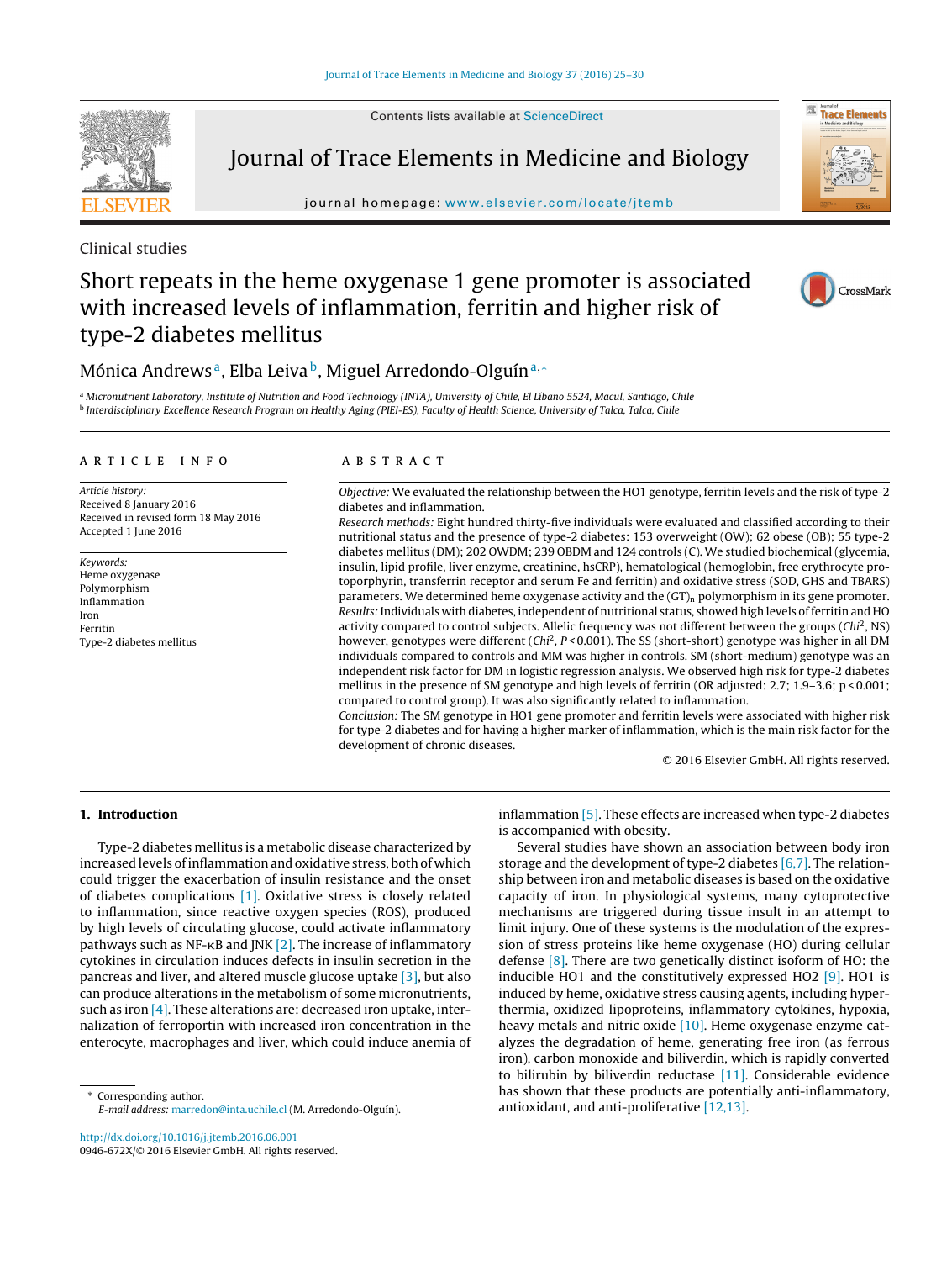The promoter region of HO1 is highly polymorphic in terms of the number of GT repeats ( $GT_{(n)}$ ), which vary from 12 to 40 [\[9\].](#page-5-0) The number of GT repeats can modulate the gene transcription. Interestingly, higher HO1 expression in endothelial cells is correlated with better cell survival under oxidative stress conditions. These cells carry the S allele, leading to the suggestion that  $GT_{(n)}$  determines the responsiveness of the gene  $[14]$ . In an animal model with type-2 diabetes (Zucker rats), the up-regulation of the HO1 system was reported to improve glycemic control (i.e., reaching adequate levels of glycemia during fasting (<100 mg/dL) and/or post-prandial (<140 mg/dL) that could improve the pro-inflammatory and prothrombotic status), in order to decrease oxidative stress, and to increase oxidative status [\[15\].](#page-5-0) However, findings on the effects of  $GT<sub>(n)</sub>$  on susceptibility to type-2 diabetes are conflicting. A Chinese study reported that one or two L alleles (defined as ≥25 GT repeats) was associated with higher odds of having type-2 diabetes [\[16\].](#page-5-0) Previously, we found a greater susceptibility to type-2 diabetes with S allele [\[17\].](#page-5-0) The L/L genotype has also been associated with higher risk of coronary heart disease and other cardiovascular adverse events [\[9,18,19\].](#page-5-0) Data on the relationship of  $GT_{(n)}$  repeats and the risk of type-2 diabetes is scarce. Alteration in glycemic control is the principal risk factor for developing type-2 diabetes and its complications, and oxidative stress and inflammation caused by hyperglycemia is believed to underlie changes in the functionality of some organs. Our aim was to determine the allelic frequencies of  $GT_{(n)}$  repeats in the HO1 gene promoter in normal weight, overweight and obese subjects and type-2 diabetic patients with or without overweight or obesity, and to assess the associations between HO1 gene promoter polymorphism and the risk of type-2 diabetes.

### **2. Subjects and methods**

### 2.1. Subjects

We studied 835 persons; 153 overweight (OW: BMI 25–29.9 kg/m<sup>2</sup>); 62 obese (OB: BMI > 30 kg/m<sup>2</sup>); 55 type-2 diabetes mellitus (DM: BMI <  $25 \text{ kg/m}^2$ ); 202 OWDM; 239 OBDM and 124 normal weight non-diabetic volunteers (C). Subjects had no apparent medical or family history of diabetes, and did not have metabolic syndrome according to Adult Treatment Panel III classification [\[20\].](#page-5-0) Subjects that were vegetarians, that intake supplements or vitamins, 2 month before the study, or women with altered menstrual bleeding were excluded. Subjects were between 20 and 84 years old. Diabetic individuals were diagnosed and followed-up by the Diabetes Program in the Nutrition Unit of Juan de Dios Hospital (Santiago, Chile).

Clinical characteristics of study participants are shown in [Table](#page-2-0) 1. A complete review of the medical history of all subjects, including arterial hypertension, body mass index, and waist circumference, was carried out before the beginning of the study. Venous blood samples (25 mL) were collected fromall subjects after a 48-h low-fat diet and a 12-h overnight fast. For all non-diabetic subjects, an oral glucose tolerance test (OGTT) was performed (basal and 2 h after glucose ingestion). Subjects ingested 75 g of glucose in water (Trutol®). None of the controls had an altered OGTT. Serum aliquots were stored at −70 ◦C.

### 2.2. Ethics

Written informed consent was obtained from all subjects. The study protocol was approved by the ethics committee of the Nutrition Institute and Food Technology, University of Chile.

#### 2.3. Biochemical and hematological characterization

Plasmatic biochemical characterization included basal and post prandial glycemia (Roche Diagnostics Mannheim, Germany) and insulin (radioimmunoassay, Siemens, LA, USA). Glycosylated hemoglobin (HbA1c) was measured with a commercial kit ( $N^{\circ}$ 995025, Química Clínica Aplicada SA, Amposta, Spain). We also measured serum liver aminotransferases activities (GOT: aspartate aminotransferase or AST and GTP: alanine aminotransferase or ALT), total bilirubin, alkaline phosphatase (AP), lipid profile (total, LDL, and HDL cholesterol and triacylglycerol), creatinine and high sensitivity C-reactive protein (hsCRP: as an inflammatory marker. Cutoff: 1 mg/dl, according to The American Heart Association (Cut point for hsCRP determination of risk of cardiovascular disease as: low risk  $\leq 1.0$  mg/L, intermediate risk 1.0–3.0 mg/L and high  $risk$  ≥ 3.0 mg/L) [\[21\].](#page-5-0)

For hematologic characterization we studied hemoglobin (Cell Dyn 1700 counter; Abbott Laboratories, Abbott Park, IL); free erythrocyte protoporphyrin (FEP: hematofluorimeter, model 206D; AVIV Biomed, Lakewood, NJ); total serum iron (graphite furnace atomic absorption spectrometry, Simaa 6100; Perkin-Elmer, Shelton, CT); transferrin receptors (Ramco Laboratories Inc, Houston, TX); and serum ferritin (Enzyme-linked immunosorbent assay, with anAnti-ferritin (Human Spleen; Rabbit)Antibody for ferritin H subunit; Dako Corp, Carpinteria, CA). Total body iron was calculated from the ratio of transferring receptors to serum ferritin according to the following equation  $[22,1]$ : Body iron (mg/kg) =  $-(\log(TfR/SF))$ ratio) − 2.8229)/0.1207.

### 2.4. Heme oxygenase (HO) determination: mononuclear leukocytes isolation, HO activity and HO gene promoter polymorphism

Mononuclear leukocytes (MNCs) were obtained according to Muñoz et al.  $[23]$ . Briefly, blood was diluted in a 1:1 ratio with sterile phosphate-buffered saline (PBS, in mM) (137 NaCl, 2.7 KCl, 8.1 Na<sub>2</sub>HPO<sub>4</sub>, and 1.5 KH2PO4; pH 7.4), layered onto a Histopaque gradient with a density of 1.119 g/mL (Histopaque 1077; Sigma Diagnostics, St Louis, MO) and centrifuged at 400g for 35 min at room temperature. The mononuclear layer (buffy coat) was then removed and washed twice for 10 min in PBS at 180g. Immediately afterward, the same wash protocol was performed with RPMI 1640 medium (Invitrogen Life Technology, Carlsbad, CA). Finally, the cells were resuspended in 500  $\mu$ L PBS.

Genomic DNA was obtained from MNCs using the Chomczinsky reagent and quantified at 260 nm (Gene Quant; Pharmacia Biotech, Cambridge, United Kingdom). HO1 gene promoter amplification was conducted by using polymerase chain reaction in a thermal cycler (model #2720; Applied Bio-Systems, Foster City, CA) using 30 cycles of 20s at 94 °C, 20s at 60 °C, and 20 s at  $72^{\circ}$ C (Chen et al. [\[9\];](#page-5-0) Hirai et al. [\[32\]\).](#page-5-0) The primers used were HO1 s CCCAAAGCTTGCAGCTTCTCAGAT-NED and HO1a GGGAAACGAATTCTGGCCATAG-GAC. The polymerase chain reaction product  $(3 \mu L)$  was loaded into a 2.5% agarose gel to check amplification. Finally, capillary electrophoresis was performed to detect ( $GT_{(n)}$ ) length.  $GT_{(n)}$  repetition were classified according the  $GT_{(n)}$  length: Short (S) < 27 GT; Medium (M) between 27 and 32 GT and Large  $(L)$  > 32 GT.

HO enzymatic activity was measured in MNCs. Briefly; MNCs  $(1 \times 10^6)$  were suspended in 1 mL RPMI-1640 (Invitrogen Life Technology) and 100  $\mu$ L 900  $\mu$  mol H<sub>2</sub>O<sub>2</sub> and incubated in 5% CO<sub>2</sub> for 18 h at 37 ◦C. Cells were centrifuged for 10 min at 1500g at 4 ◦C, and the resulting pellet was homogenized in 100  $\mu$ L of non-denaturing lysis buffer (in mM: 20 KH<sub>2</sub>PO<sub>4</sub>, 135 KCl, and 0.1 EDTA; pH 7.4) and centrifuged for 20 min at 10,000g at 4 °C. The supernatant (100  $\mu$ L) was incubated for 1 h in the dark at 37 °C, with 100  $\mu$ L of 15  $\mu$ M hemin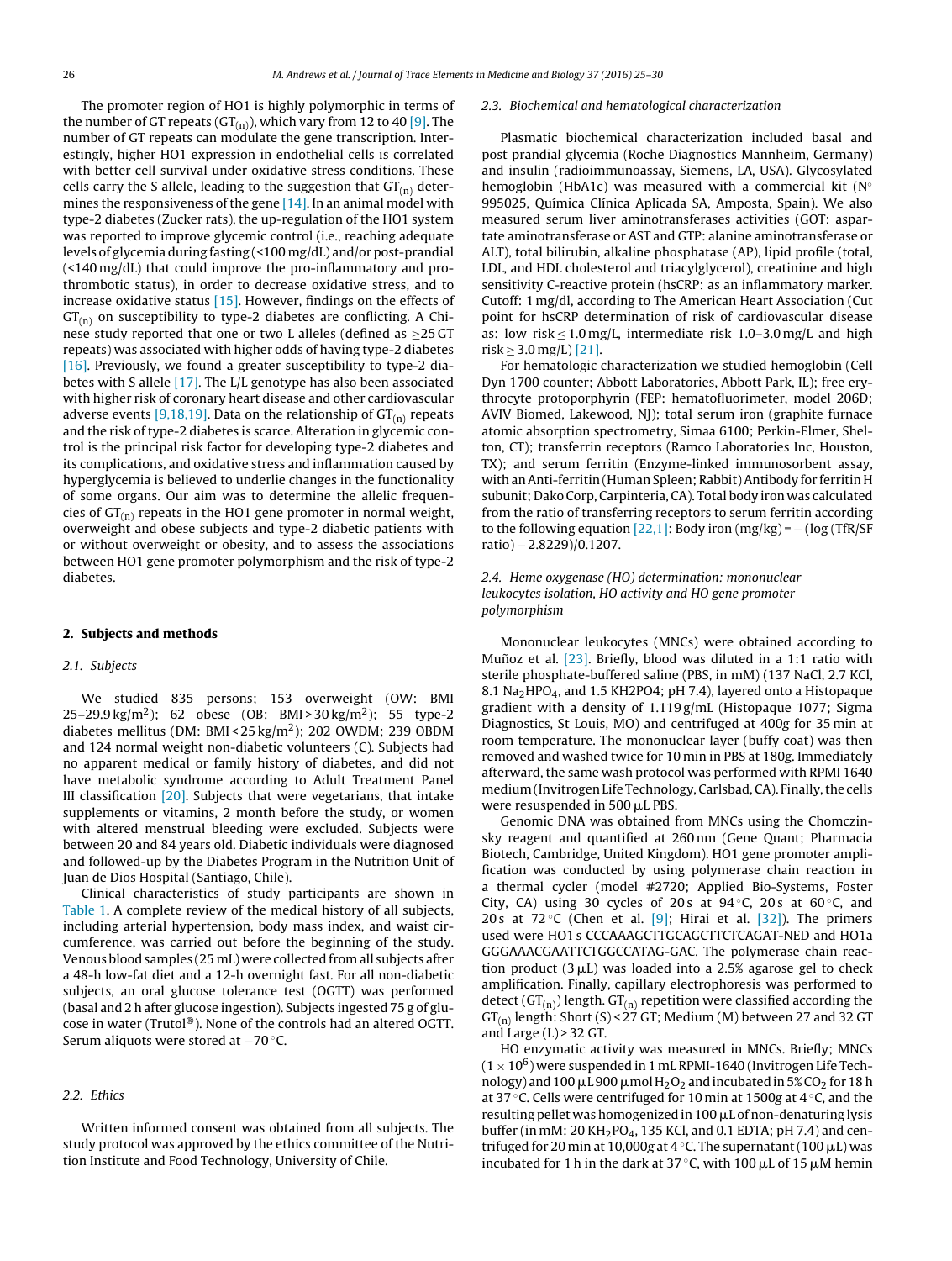### <span id="page-2-0"></span>**Table 1**

| Anthropometry and blood pressure parameters of the study population. |  |  |
|----------------------------------------------------------------------|--|--|
|----------------------------------------------------------------------|--|--|

|                  | Control        | <b>OW</b>              | <b>OB</b>            | <b>DM</b>      | OW DM                | <b>OB DM</b>          |           |
|------------------|----------------|------------------------|----------------------|----------------|----------------------|-----------------------|-----------|
| M/W              | 61/63          | 73/80                  | 27/36                | 28/27          | 113/88               | 130/109               |           |
| Age (years)      | $40.2 + 13.7$  | $48.7 + 13.3a$         | $50.7 + 13.9a$       | $58.3 + 12.7a$ | $58.5 + 11.2a$       | $54.7 + 11.5^{\circ}$ | $0.001$   |
| Weight (kg)      | $62.0 + 7.9$   | $73.4 + 8.6^a$         | $86.4 + 14.7a$       | $61.0 + 7.7$   | $73.7 + 8.4^{\circ}$ | $88.9 + 12.7a$        | $0.001$   |
| Height (mts)     | $164 \pm 8.9$  | $163 \pm 8.8$          | $161 \pm 10.0$       | $163 + 9.3$    | $163 + 8.7$          | $162 + 9.8$           | <b>NS</b> |
| BMI $(kg/mL^2)$  | $22.9 + 1.7$   | $27.5 + 1.5^a$         | $33.3 + 3.2a$        | $22.9 + 1.8$   | $27.7 + 1.4a$        | $33.7 + 3.2a$         | $0.001$   |
| Waist Circ (cms) | $81.3 \pm 7.4$ | $92.9 + 7.2a$          | $103 + 8.1a$         | $86.9 + 8.9a$  | $96.8 + 8.3a$        | $108 + 9.7a$          | $0.001$   |
| SP(mm Hg)        | $119 \pm 13.8$ | $127 \pm 16.6^{\rm a}$ | $135 + 18.5^{\circ}$ | $134 + 16.7a$  | $137 + 18.3a$        | $141 + 20.7a$         | $0.001$   |
| DP(mm Hg)        | $74.8 \pm 9.1$ | $80.6 \pm 11.1^a$      | $81.7 + 13.9a$       | $78.2 + 12.3a$ | $83.3 \pm 11.1^a$    | $84.8 + 11.4^{\circ}$ | $0.001$   |

OW: Overweight; OB: obese; DM: type-2 diabetes mellitus; DM OW: diabetic with overweight; DM OB: diabetic with obesity; BMI: body mass index; Waist Circ: waist circumference; SP: systolic pressure; DP: diastolic pressure. Values are expressed as mean  $\pm$  SD.

One way ANOVA, post-test Dunnettis (against control).

### **Table 2**

Biochemical parameters of the study population.

|                              | Control             | <b>OW</b>               | 0 <sub>B</sub>               | DM                      | OW DM                        | OB DM                       | P       |
|------------------------------|---------------------|-------------------------|------------------------------|-------------------------|------------------------------|-----------------------------|---------|
| Basal Glucose (mg/dl)        | $88.3 \pm 8.8$      | $95.3 \pm 12.9$         | $95.6 \pm 17.0^{\rm a}$      | $145 (82.9 - 252)^{a#}$ | 141 (91.0-219) <sup>a#</sup> | $128(90.0-181)^{a#}$        | $0.001$ |
| PP Glucose (mg/dl)           | $84.0 \pm 23.1$     | $102 \pm 33.7^{\rm a}$  | $108 \pm 28.4^{\rm a}$       |                         |                              |                             | $0.01$  |
| Basal Insulin $(IUI/mL)^#$   | $3.5(2.1-5.8)$      | 5.1 $(2.5-10.4)^{a}$    | $8.9(4.0-19.9)^a$            | $6.0(2.0-18.1)$         | 11.2 $(4.3-29.4)^{a}$        | $13.3(6.5-27.6)^a$          | $0.01$  |
| PP Insulin $(IUI/mL)^#$      | $15.2(4.9-47.4)$    | $26.5(10.3-68.1)^a$     | 49.2 (21.9-110) <sup>a</sup> |                         |                              |                             | $0.01$  |
| Basal Glyc Hb $(\%)^{\#}$    | $2.60(1.71-3.94)$   | $3.14(2.50-3.94)$       | $4.06(3.12-5.26)^a$          | 6.73 $(4.78 - 9.47)^a$  | 6.77 $(4.32 - 10.41)^a$      | $7.81(5.42 - 11.26)^a$      | $0.001$ |
| $GOT$ (UI/L) <sup>#</sup>    | $26.0(14.9 - 45.5)$ | $31.8(18.1 - 55.8)$     | 40.7 $(22.0 - 75.3)^a$       | $17.9(8.6 - 37.3)^a$    | $19.9(10.8-36.6)^a$          | $21.4(10.6-43.2)$           | $0.01$  |
| GPT (UI/L) <sup>#</sup>      | $13.0(3.9 - 42.9)$  | $29.2(12.8-66.7)^a$     | 44.6 $(21.6 - 92.2)^a$       | $19.0(9.0 - 39.9)$      | $19.2(9.0-40.9)$             | $13.1(4.4 - 39.2)$          | $0.01$  |
| Alk Phos (UI/L)              | $110 \pm 40.0$      | $130 \pm 43.3^{\rm b}$  | $141 \pm 42.8$ <sup>b</sup>  | $129 \pm 58.0$          | $126 \pm 45.0$               | $134 \pm 48.0^{\rm b}$      | $0.01$  |
| Bilirubin $(mg/dl)^*$        | $0.49(0.26 - 0.90)$ | $0.48(0.27 - 0.85)$     | $0.44(0.25 - 0.79)$          | $0.47(0.25 - 0.86)$     | $0.42(0.21 - 0.86)$          | $0.39(0.20 - 0.76)$         | NS.     |
| Creatinine $(mg/dl)^*$       | $0.82(0.54 - 1.25)$ | $0.88(0.64 - 1.22)$     | $0.86(0.61 - 1.20)$          | $1.00(0.70-1.43)^a$     | $1.03(0.62 - 1.70)^a$        | $1.03(0.71 - 1.48)^a$       | $0.01$  |
| Total Cholesterol (mg/dl)    | $187 \pm 45.3$      | $203 \pm 43.5^{\circ}$  | $206 \pm 42.7$               | $205 \pm 46.7$          | $207 \pm 57.4^{\circ}$       | $201 \pm 46.1^a$            | $0.05$  |
| HDL Cholesterol (mg/dl)      | $44.3 \pm 12.9$     | $37.4 \pm 12.1^{\rm b}$ | $35.0 \pm 10.9^{\rm b}$      | $44.3 \pm 10.9$         | $39.8 \pm 12.7^{\rm b}$      | $40.9 \pm 12.6$             | $0.01$  |
| LDL Cholesterol (mg/dl)      | $121 \pm 43.2$      | $136 \pm 39.6^{\rm b}$  | $142 \pm 41.5^{\rm b}$       | $129 \pm 41.7$          | $128 \pm 45.4$               | $121 \pm 37.6$              | $0.01$  |
| Triglycerides $(mg/dl)^{\#}$ | $98.8(63.7-153)$    | $131 (79.6 - 215)^a$    | $135 (89.3 - 203)^{a}$       | $138 (83.4 - 227)^a$    | $163(93.3 - 286)^a$          | 176 (99.0-313) <sup>a</sup> | $0.001$ |
| hscRP(mg/dl)                 | $0.97(0.25 - 3.74)$ | $1.15(0.30-4.47)$       | $1.61(0.34 - 7.65)^a$        | $1.74(0.49 - 6.16)$     | $1.95(0.51 - 7.45)^a$        | $2.54(0.91 - 7.03)^{a}$     | $0.001$ |
|                              |                     |                         |                              |                         |                              |                             |         |

GOT, glutamate oxaloacetic acid transaminase; GPT, glutamate pyruvate transaminase; hsCRP, high-sensitivity C-reactive protein; PP: Post prandial, after 2 h; Glyc Hb: glycosylated hemoglobin (HbA1c). Values are expressed as: mean <sup>±</sup> SD or #geometric means (range <sup>±</sup> <sup>1</sup> SD).

<sup>a</sup> Kruskal-Wallis, post hoc Dunnís.

 $<sup>b</sup>$  One way ANOVA, post hoc Dunnettis (against control).</sup>

#### **Table 3**

Hematological and oxidative stress parameters of the study population.

|                                 | Control             | <b>OW</b>                    | <b>OB</b>               | <b>DM</b>               | OW DM                    | OB DM                     | P         |
|---------------------------------|---------------------|------------------------------|-------------------------|-------------------------|--------------------------|---------------------------|-----------|
| Hemoglobin $(g/dl)$             | $14.5 + 1.7$        | $14.5 + 1.4$                 | $14.3 + 1.7$            | $14.3 + 1.6$            | $14.5 + 1.7$             | $15.2 + 1.8$ <sup>b</sup> | $0.01$    |
| <b>FEP</b>                      | $63.9 \pm 21.1$     | $68.4 \pm 20.7$ <sup>b</sup> | $73.4 \pm 29.0$         | $63.6 \pm 16.0$         | $65.1 \pm 19.5$          | $61.6 \pm 19.0$           | $0.01$    |
| Fe $(\mu d/dl)$                 | $110 \pm 43.5$      | $100 + 34.4$                 | $96.9 \pm 32.0$         | $119 + 44.1$            | $121 + 49.6$             | $129 + 54.8^{\rm b}$      | $0.01$    |
| Transferrin Sat (%)             | $31.3 \pm 12.3$     | $29.1 \pm 10.4$              | $28.8 \pm 11.0$         | $36.5 \pm 15.3$         | $30.4 \pm 10.5$          | $29.9 \pm 8.0$            | <b>NS</b> |
| Ferritin $(\mu d/l)^*$          | 34.6 (15.0-79.8)    | $39.1(17.1 - 89.3)$          | 43.5 (18.7-101)         | 56.7 $(30.3 - 106)^{a}$ | $60.4(35.4-103)^{a}$     | 65.5 $(38.4 - 118)^{a}$   | < 0.001   |
| TfR $(\mu g/ml)^*$              | $4.5(2.5-7.9)$      | $3.8(1.5-9.5)$               | $3.3(0.8 - 14.0)$       | $3.7(2.0-6.9)$          | $4.7(2.7-8.1)$           | $5.0(3.2 - 7.9)$          | NS.       |
| TBI $(mg/kg)^*$                 | $5.0(2.3 - 11.2)$   | $5.0(2.3 - 11.2)$            | $6.1(2.3 - 16.0)$       | $6.9(3.4-14.4)^a$       | $7.2 (4.8 - 10.7)^a$     | $7.4(5.2 - 10.5)^a$       | $0.01$    |
| $HO^*$                          | $1.56(0.41 - 5.94)$ | $2.30(0.49 - 10.8)^{a}$      | $2.68(0.41 - 17.5)^{a}$ | $3.15(0.87 - 11.3)^a$   | 2.48 $(0.62 - 9.86)^{a}$ | $2.16(0.59 - 7.92)^{a}$   | < 0.001   |
| SOD (pg/mL)                     | $3.7 + 0.8$         | $3.4 \pm 0.4$                | $4.0 + 0.7$             | $3.7 \pm 0.5$           | $3.5 \pm 0.6$            | $3.7 + 0.9$               | <b>NS</b> |
| $GSH$ ( $\mu$ mol/L)            | $53.2 \pm 16.7$     | $52.5 \pm 8.6$               | $35.9 \pm 13.6$         | $46.9 \pm 4.9$          | $45.9 \pm 14.1$          | $46.6 \pm 18.8$           | <b>NS</b> |
| Vit $E \, (\mu \text{mol/L})^*$ | $0.12(0.02 - 0.59)$ | $0.11(0.02 - 0.74)$          | $0.17(0.04 - 0.67)$     | $0.17(0.06 - 0.44)$     | $0.14(0.02 - 0.90)$      | $0.19(0.04 - 0.92)$       | <b>NS</b> |
| TBARS $(nmoles/ml)^*$           | $0.97(0.36 - 2.59)$ | $1.04(0.35 - 3.11)$          | $1.23(0.44 - 3.41)$     | $1.23(0.60 - 2.53)$     | $1.79(0.94 - 3.40)^a$    | $1.66(0.86 - 3.21)^a$     | $0.01$    |

FEP: free erythrocyte protoporphyrin (µg red blood cells/dL); Transferrin Sat: transferrin saturation; TfR: transferrin receptor; TBI: total body iron; HO: heme oxygenase (enzymatic activity: nmol bilirubin/mg protein/h). Values are expressed as mean  $\pm$  SD or #geometric means (range  $\pm$  1 SD).

<sup>a</sup> Kruskal-Wallis, post hoc Dunnís.

b One way ANOVA, post hoc Dunnettis (against control).

(Sigma-Aldrich),  $100 \mu L$  of  $100g$  biliverdin reductase/mL isolated from rat liver, and  $600 \mu L$  suspension buffer (100 mM KH<sub>2</sub>PO<sub>4</sub>; pH 7.4). The reaction was started with  $100 \mu$ L of 1 mM NADPH (Sigma-Aldrich). We extracted bilirubin with 1 mL chloroform by stirring it for 1 h and then centrifuging it for 5 min at 200g and 4 ◦C. Bilirubin concentrations were measured at 530 nm (Spectrophotometer model UV-1601; Shimadzu, Tokyo, Japan). HO activity was expressed as nmol bilirubin/mg protein/h (bilirubin molar extinction coefficient:  $\varepsilon$  = 43.5 mmol/L<sup>-1</sup> × cm<sup>-1</sup>) [\[24,25\].](#page-5-0)

### 2.5. SOD, GSH and TBARS determination

GSH and Zn/Cu-SOD activity were determined in erythrocytes using an ELISA kit (Cayman Chemical Com, Michigan, USA) and Bioxytech SOD-525 assay kit (OXIS International Inc., Portland OR), respectively. Thiobarbituric acid reactive substances (TBARS) were measured according to Jo and Ahn [26]. Briefly, 0.5 mL of each serum was incubated with both 1 mL 0.67% thiobarbituric acid and 0.3 mL 50% trichloroacetic acid for 30 min at 90 ◦C and centrifuged at 1620g for 15 min. The supernatant was used to measure TBARS at 530 nm in a Metertech SP830 spectrophotometer (Metertech, Inc. Taiwan).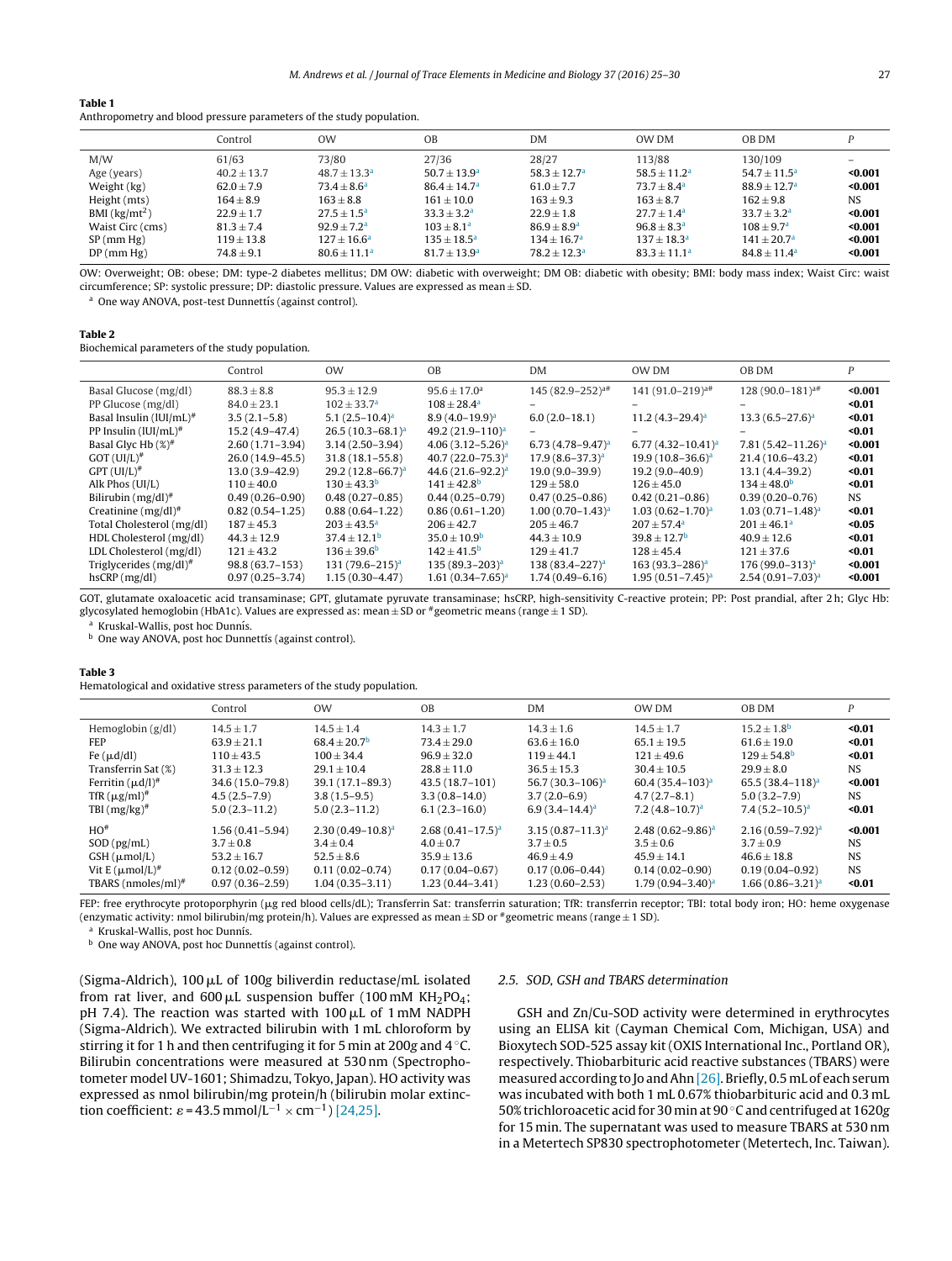# **Table 4**

Allele frequencies at the polymorphic locus (n/%).

| Allele | Control  | <b>OW</b> | OB      | <b>DM</b> | OW DM    | OB DM    |
|--------|----------|-----------|---------|-----------|----------|----------|
|        | 81 (33)  | 118 (39)  | 55(44)  | 48 (44)   | 174(43)  | 205(43)  |
| M      | 129 (52) | 159 (52)  | 58 (47) | 49(45)    | 168 (42) | 188 (39) |
|        | 38(15)   | 29(9)     | 11(9)   | 13(12)    | 62(15)   | 85(18)   |

S: short; M: medium; L: large. Chi-square test: all p > 0.05.

### **Table 5**

Distribution of Genotypes (n/%).

| Genotype <sup>®</sup> | Control | <b>OW</b> | <b>OB</b> | DM     | OW DM   | OB DM    |
|-----------------------|---------|-----------|-----------|--------|---------|----------|
| SS                    | 12(10)  | 15(10)    | 11(18)    | 3(5)   | 16(8)   | 16(7)    |
| <b>SM</b>             | 45(36)  | 81 (53)   | 30(48)    | 36(65) | 129(64) | 152 (64) |
| SL                    | 12(10)  | 7(5)      | 3(5)      | 6(11)  | 13(6)   | 21(9)    |
| <b>MM</b>             | 38(31)  | 35(23)    | 12(19)    | 6(11)  | 11(5)   | 7(3)     |
| <b>ML</b>             | 8(6)    | 8(5)      | 4(6)      | 1(2)   | 17(8)   | 22(9)    |
| LL                    | 9(7)    | 7(5)      | 2(3)      | 3(5)   | 16(8)   | 21(9)    |

\*Chi-square test: P < 0.001.

### 2.6. Statistics

Values were expressed as mean  $\pm$  SD. Variables with a skewed distribution were transformed to recover the original units and were expressed as geometric means  $\pm$  SDs. To determine differences between the control group and the others groups we use a One way ANOVA (post hoc: Dunnettis test) for results with a normal distribution or Kruskal-Wallis (post hoc: Dunnis test) for results not normally distributed. Logistic regression techniques (stepwise, forward estimation) were used to assess gene-disease associations after adjustment for confounding variables (STATA software; version 15; Stata Corp LP, College Station, TX). Differences were considered significant at  $P < 0.05$ .

## **3. Results**

### 3.1. Anthropometric parameters in the study population

Using BMI, 153 subjects were classified overweight; 62 obese; 55 DM; 202 overweight DM; 239 obese DM and 124 controls without any of the ATP III criterion. In the C, OW, OB groups (61/124; 49.2%); (73/153; 47.7%) and (27/63; 42.9%) were males, respectively; and in DM; OWDM and OBDM groups (28/55; 50.9%); (113/201; 56.2%) and (130/239; 54.4%) were males, respectively ([Table](#page-2-0) 1). The age range in the studied group was between 19.7 and 84.2 years old and 18.0 and 73.9 years old in controls. There were no age differences between men and women compared by group, however age (years) was different in all groups (OW:  $48.7 \pm 13.3$ ; OB:  $50.7 \pm 13.9$ ; DM:  $58.3 \pm 12.7$ ; OW DM:  $58.5 \pm 11.2$  and OB DM: 54.7  $\pm$  11.5) compared to controls (40.2  $\pm$  13.7) (One way ANOVA, P < 0.001, [Table](#page-2-0) 1). Weight and BMI was different in all groups against controls (One way ANOVA,  $P < 0.001$ ) except for DM group. Waist circumference and systolic and diastolic blood pressure were also different and higher in all groups compared to controls (One way ANOVA,  $P < 0.001$ ).

### 3.2. Biochemical and iron status parameters

Basal glycemia and glycosylated hemoglobin were high in all DM groups and obese individuals ([Table](#page-2-0) 2: One way ANOVA, P < 0.001). Basal insulin was higher in all the groups except in DM group compared to control subjects. Postprandial glucose and insulin were higher in both OW and DOB groups (One way ANOVA,  $P < 0.01$ ). Liver enzyme activities (i.e., GOT, GPT, and AP) and creatinine were above normal levels in some of the groups ([Table](#page-2-0) 2). Lipid profile was also altered, mainly in OW and OB groups. hsCRP was

**Table 6**

Logistic regression model of the association between the SM genotype and diabetes.

|                                       | Adjusted OR | 95% CI      |         |
|---------------------------------------|-------------|-------------|---------|
| SM and hsCRP                          | 15          | $1.1 - 2.1$ | $0.008$ |
| SM, age and sex                       | 2.1         | $1.5 - 2.9$ | < 0.001 |
| SM. BMI and waist circumference       | 2.2         | $1.5 - 2.8$ | < 0.001 |
| SM and ferritin                       | 2.7         | $1.9 - 3.6$ | < 0.001 |
| Final model (including all variables) | 1.9         | $1.3 - 2.8$ | < 0.001 |

higher in OB; OWDM and OBDM, compared with controls (One way ANOVA, P<0.001). Among controls, 25.7% had hsCRP values higher than 3 mg/L compared to 21.9% (OE); 37.8 (OB); 39.6% (DM); 29.5 (OWDM) and 50.7% (OBDM), respectively.

DM; OWDM and OBDM showed the highest levels of iron stores measured by serum ferritin and total body iron [\(Table](#page-2-0) 3: ANOVA, P<0.01). Only OBDM showed significantly different levels of Fe compared to controls. HO enzymatic activity was elevated in DM; OWDM and OBDM (ANOVA, P < 0.001). TBARS showed differences only in OWDM and OBDM groups (ANOVA,  $P < 0.01$ ).

### 3.3. Microsatellite polymorphism in promoter of heme oxygenase-1 gene

As we previously reported [\[17\],](#page-5-0) the distribution of allelic frequency of micro-polymorphism in the gene promoter of hem oxygenase, did not differ significantly between controls and the other groups (Table 4: Chi<sup>2</sup>, NS). However, genotypes differed significantly between groups (Table 5: Chi<sup>2</sup>,  $P < 0.001$ ). The SS genotype was significantly higher in DM groups compared to controls. On the other hand, MM genotype was lower in DM groups.

The SM genotype was independently associated with diabetes  $(OR = 1.9; 95\% CI: 1.5–2.6)$  and was related to odds ratios for type-2 diabetes, in a model controlling for hsCRP, age, sex, BMI, waist circumference and serum ferritin. The OR was higher when the model was adjusted by serum ferritin only (Table 6: Logistic regression, p < 0.001). Using the MM genotype as a protector genotype, the analysis for the presence of inflammation by logistic regression showed that genotype SM had an increased risk for inflammatory profile ([Table](#page-4-0) 7: Logistic regression, p < 0.0001) in both an unadjusted model (OR: 2.6 IC: 1.69–4.11) and one adjusted for age, BMI, abdominal circumference and serum ferritin (OR: 2.5, IC: 1.56–3.93).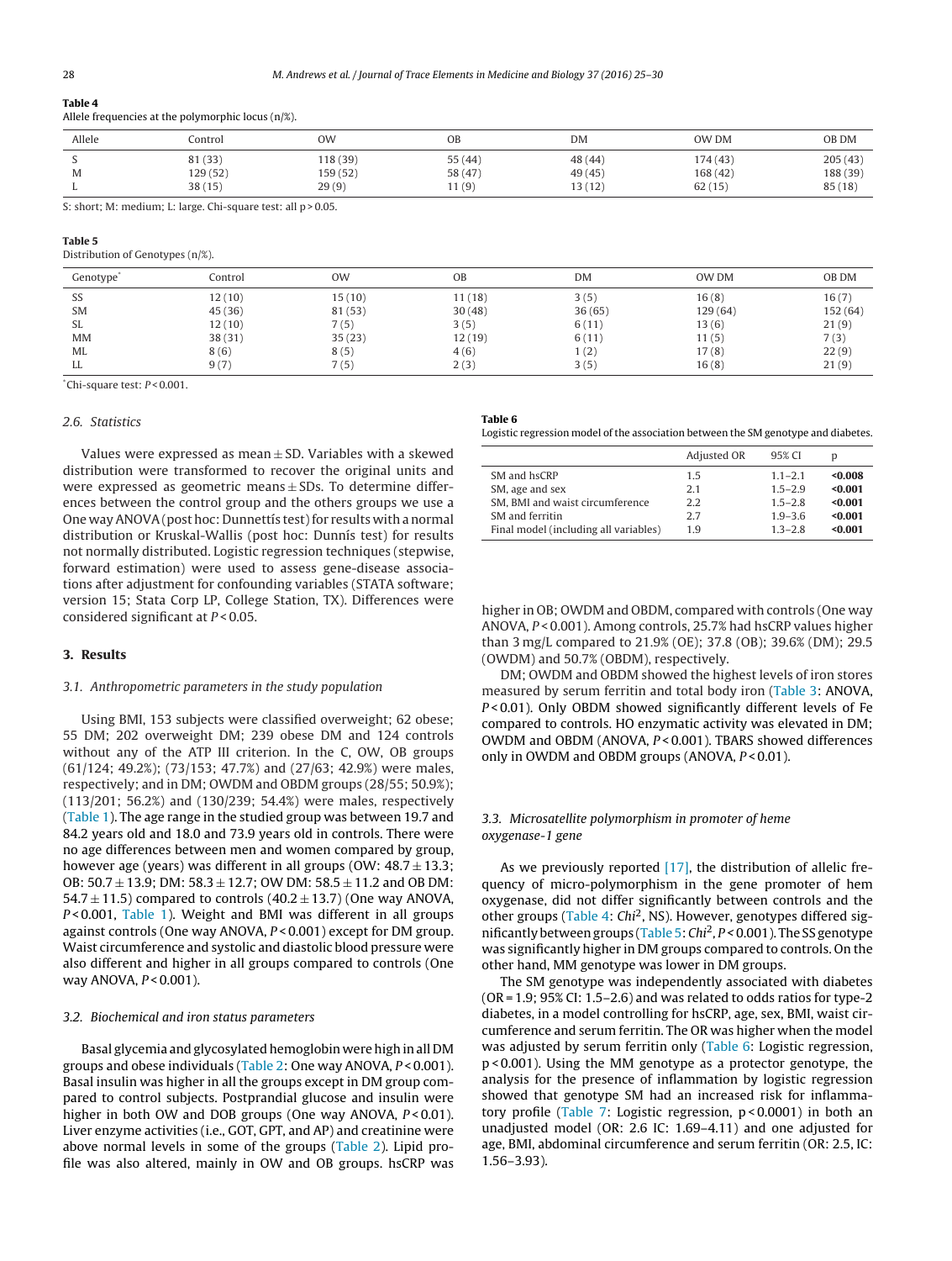| таше /   | Risk of inflammation according to genotype. |        |
|----------|---------------------------------------------|--------|
| Genotype | Unadjusted OR                               | 95% CI |

| Genotype  | Unadiusted OR | 95% CI        |          | Adiusted OR <sup>a</sup> | 95% CI        |          |
|-----------|---------------|---------------|----------|--------------------------|---------------|----------|
| <b>MM</b> | 1.0           |               |          | 1.0                      |               |          |
| SL        | 1.4           | $0.75 - 2.92$ | 0.258    | 1.4                      | $0.70 - 2.94$ | 0.322    |
| LM        | 0.9           | $0.50 - 1.79$ | 0.867    | 0.8                      | $0.40 - 1.57$ | 0.517    |
| <b>SM</b> | 2.6           | 1.69–4.11     | $0.0001$ | 2.5                      | 1.56-3.93     | < 0.0001 |
| SS        | 1.5           | $0.81 - 2.86$ | 0.194    | 1.4                      | $0.73 - 2.73$ | 0.301    |
| LL        | 1.1           | $0.60 - 2.18$ | 0.680    | 1.2                      | $0.61 - 2.47$ | 0.574    |

aOR adjusted by age, sex, BMI, waist circumference, and serum ferritin.

### **4. Discussion**

<span id="page-4-0"></span>**Table 7**

Development of type-2 diabetes results in the alteration of a series of metabolic processes such as, response to oxidative stress, increased inflammation, and gluco-lipotoxicity events. It has been previously described that the activity or stress responsiveness of heme oxygenase could be altered depending of the number of GT repeats in the highly polymorphic promoter region of the heme oxygenase gene. There are several reports indicating increased risk of various diseases, including type-2 diabetes, renal disease, and coronary heart disease [\[9,27,28\].](#page-5-0) In this study, we explored the relationship between GT repeats in the promoter of the HO1 gene and risk of type 2 diabetes among subjects of different nutritional statuses. We also investigated inflammation risk associated with the HO1 genotype, as this is the most frequent condition among patients with high risk for developing type-2 diabetes.

HO1 is a gene located on chromosome 22q13.1, and its expression is induced by heme iron. HO1 enzymatic activity is essential for heme degradation in a reaction that produces biliverdin, carbon monoxide and iron [\[29\].](#page-5-0) Chronic diseases are strongly associated with oxidative stress and inflammation. Also, HO1 is up-regulated in response to cellular stress, and participates in the degradation of ROS levels, which are necessary to decrease inflammation and apoptosis [\[14,30\].](#page-5-0) Indeed, we found the highest HO1 activity in those subjects that had obesity and/or type-2 diabetes, indicating that these groups are under major stress since they also had higher levels of plasmatic glucose, iron and TBARS. Additionally, in these groups, we found the highest frequency of the SM genotype, especially in those subjects with diabetes; however individuals with type-2 diabetes without overweight or obesity had a low frequency, showing that the SM genotype and the dysregulations that occur in obesity may have a synergistic effect in the development of type-2 diabetes.

Data related to the HO1 promoter gene polymorphism and its relationship with type-2 diabetes are conflicting. In addition, the association of L alleles with a higher risk for developing of type-2 diabetes [\[16\],](#page-5-0) the L alleles have been also associated with coronary artery disease [\[31\].](#page-5-0) However, Choi et al. [\[27\],](#page-5-0) showed that the S allele did not have any beneficial effect over glycemic control, oxidative stress, or outcome in type- 2 diabetes. Previously, we showed that the S allele has the greatest susceptibility for type-2 diabetes [\[17\].](#page-5-0) In vitro studies also show conflicting findings. Taha et al. [\[14\]](#page-5-0) showed that the presence of the S allele in endothelial cells was associated with lower production of proinflammatory mediators and with cytoprotective functions. Hirai et al. [\[32\]](#page-5-0) found that lymphoblastic cell lines with S/S genotype were more resistant to oxidant-induced apoptosis than those with LL.

In concordance with our previous findings, we found that the SM genotype had the greatest risk for type-2 diabetes in a model with or without confounding variables. However, when the model was only adjusted by serum ferritin levels, the risk was higher, suggesting that the risk is dependent on iron stores. In fact, the subjects with the highest body iron had the worst glucose management. Risk was increased when models were adjusted by BMI and waist circumference, suggesting that type-2 diabetes together with SM genotype are dependent on subject adiposity.

Because inflammation is a common condition in chronic diseases, we also investigated the relationship between genotype and inflammation. Subjects with SM genotype, compared with MM genotype, had a higher risk for developing inflammation in a model with or without confounding variables. Increased adiposity, especially central body fat accumulation, is related to type-2 diabetes, because adipose tissue produces inflammatory mediators that could induce insulin resistance. Increased levels of circulating glucose and fatty acids also induce oxidative stress and inflammation in obese subjects [\[33\].](#page-5-0) The inflammatory state observed during obesity may trigger several conditions, such as cardiovascular disease, kidney disease and liver dysfunction [1]. ROS, glycated products and species from lipoperoxidation activate inflammatory pathways inducing the pro-inflammatory cytokines release; both cytokines and inflammatory mediators could cause insulin resistance [\[33\].](#page-5-0) Finally, this inflammatory state induces apoptosis in beta cells, decreasing insulin secretion from the pancreas and causes decreased insulin receptor activity and receptor ubiquitination into the proteasome, producing insulin resistance and glucose intolerance in muscle and adipose tissue. Furthermore, inflammation provokes nonalcoholic fatty liver disease, which induces hepatic insulin resistance [\[34\].](#page-5-0) Our results suggest that the SM genotype not only represents increased risk for type-2 diabetes, but also is one of the risk factor in order to develop the disease which is causing inflammation.

### **5. Conclusions**

Our data demonstrated that the S allele alone or together with ferritin levels is a risk, not only for type-2 diabetes, but also for inflammation, at least in this particular population.

### **Conflict of interest**

The authors declare no conflicts of interest.

### **Author contributions**

Conceived and designed the experiments: MA; EL; MAO. Performed the experiments: MA; MAO. Analyzed the data: MA; EL; MAO. Contributed to the writing of the manuscript: MA; EL; MAO.

### **References**

- [1] [J.P.](http://refhub.elsevier.com/S0946-672X(16)30092-X/sbref0005) [Bastard,](http://refhub.elsevier.com/S0946-672X(16)30092-X/sbref0005) [M.](http://refhub.elsevier.com/S0946-672X(16)30092-X/sbref0005) [Maachi,](http://refhub.elsevier.com/S0946-672X(16)30092-X/sbref0005) [C.](http://refhub.elsevier.com/S0946-672X(16)30092-X/sbref0005) [Lagathu,](http://refhub.elsevier.com/S0946-672X(16)30092-X/sbref0005) [M.J.](http://refhub.elsevier.com/S0946-672X(16)30092-X/sbref0005) [Kim,](http://refhub.elsevier.com/S0946-672X(16)30092-X/sbref0005) M. [Caron,](http://refhub.elsevier.com/S0946-672X(16)30092-X/sbref0005) [H.](http://refhub.elsevier.com/S0946-672X(16)30092-X/sbref0005) [Vidal,](http://refhub.elsevier.com/S0946-672X(16)30092-X/sbref0005) [et](http://refhub.elsevier.com/S0946-672X(16)30092-X/sbref0005) [al.,](http://refhub.elsevier.com/S0946-672X(16)30092-X/sbref0005) [Recent](http://refhub.elsevier.com/S0946-672X(16)30092-X/sbref0005) [advances](http://refhub.elsevier.com/S0946-672X(16)30092-X/sbref0005) [in](http://refhub.elsevier.com/S0946-672X(16)30092-X/sbref0005) [the](http://refhub.elsevier.com/S0946-672X(16)30092-X/sbref0005) [relationship](http://refhub.elsevier.com/S0946-672X(16)30092-X/sbref0005) [between](http://refhub.elsevier.com/S0946-672X(16)30092-X/sbref0005) [obesity,](http://refhub.elsevier.com/S0946-672X(16)30092-X/sbref0005) [inflammation,](http://refhub.elsevier.com/S0946-672X(16)30092-X/sbref0005) [and](http://refhub.elsevier.com/S0946-672X(16)30092-X/sbref0005) [insulin](http://refhub.elsevier.com/S0946-672X(16)30092-X/sbref0005) [resistance,](http://refhub.elsevier.com/S0946-672X(16)30092-X/sbref0005) [Eur.](http://refhub.elsevier.com/S0946-672X(16)30092-X/sbref0005) [Cytokine](http://refhub.elsevier.com/S0946-672X(16)30092-X/sbref0005) [Netw.](http://refhub.elsevier.com/S0946-672X(16)30092-X/sbref0005) [17](http://refhub.elsevier.com/S0946-672X(16)30092-X/sbref0005) [\(2006\)](http://refhub.elsevier.com/S0946-672X(16)30092-X/sbref0005) [4](http://refhub.elsevier.com/S0946-672X(16)30092-X/sbref0005)–[12.](http://refhub.elsevier.com/S0946-672X(16)30092-X/sbref0005)
- [2] [A.P.](http://refhub.elsevier.com/S0946-672X(16)30092-X/sbref0010) [Rolo,](http://refhub.elsevier.com/S0946-672X(16)30092-X/sbref0010) [C.M.](http://refhub.elsevier.com/S0946-672X(16)30092-X/sbref0010) [Palmeira,](http://refhub.elsevier.com/S0946-672X(16)30092-X/sbref0010) [Diabetes](http://refhub.elsevier.com/S0946-672X(16)30092-X/sbref0010) [and](http://refhub.elsevier.com/S0946-672X(16)30092-X/sbref0010) [mitochondrial](http://refhub.elsevier.com/S0946-672X(16)30092-X/sbref0010) [function:](http://refhub.elsevier.com/S0946-672X(16)30092-X/sbref0010) [role](http://refhub.elsevier.com/S0946-672X(16)30092-X/sbref0010) [of](http://refhub.elsevier.com/S0946-672X(16)30092-X/sbref0010) [hyperglycemia](http://refhub.elsevier.com/S0946-672X(16)30092-X/sbref0010) [and](http://refhub.elsevier.com/S0946-672X(16)30092-X/sbref0010) [oxidative](http://refhub.elsevier.com/S0946-672X(16)30092-X/sbref0010) [stress,](http://refhub.elsevier.com/S0946-672X(16)30092-X/sbref0010) [Toxicol.](http://refhub.elsevier.com/S0946-672X(16)30092-X/sbref0010) [Appl.](http://refhub.elsevier.com/S0946-672X(16)30092-X/sbref0010) [Pharmacol.](http://refhub.elsevier.com/S0946-672X(16)30092-X/sbref0010) [212](http://refhub.elsevier.com/S0946-672X(16)30092-X/sbref0010) [\(2006\)](http://refhub.elsevier.com/S0946-672X(16)30092-X/sbref0010) [167–178.](http://refhub.elsevier.com/S0946-672X(16)30092-X/sbref0010)
- [3] [S.E.](http://refhub.elsevier.com/S0946-672X(16)30092-X/sbref0015) [Shoelson,](http://refhub.elsevier.com/S0946-672X(16)30092-X/sbref0015) [L.](http://refhub.elsevier.com/S0946-672X(16)30092-X/sbref0015) [Lee,](http://refhub.elsevier.com/S0946-672X(16)30092-X/sbref0015) [A.B.](http://refhub.elsevier.com/S0946-672X(16)30092-X/sbref0015) [Goldfine,](http://refhub.elsevier.com/S0946-672X(16)30092-X/sbref0015) [Inflammation](http://refhub.elsevier.com/S0946-672X(16)30092-X/sbref0015) [and](http://refhub.elsevier.com/S0946-672X(16)30092-X/sbref0015) [insulin](http://refhub.elsevier.com/S0946-672X(16)30092-X/sbref0015) [resistance,](http://refhub.elsevier.com/S0946-672X(16)30092-X/sbref0015) [J.](http://refhub.elsevier.com/S0946-672X(16)30092-X/sbref0015) [Clin.](http://refhub.elsevier.com/S0946-672X(16)30092-X/sbref0015) [Invest.](http://refhub.elsevier.com/S0946-672X(16)30092-X/sbref0015) [116](http://refhub.elsevier.com/S0946-672X(16)30092-X/sbref0015) [\(2006\)](http://refhub.elsevier.com/S0946-672X(16)30092-X/sbref0015) [1793–1801.](http://refhub.elsevier.com/S0946-672X(16)30092-X/sbref0015)
- [4] [S.](http://refhub.elsevier.com/S0946-672X(16)30092-X/sbref0020) [Swaminathan,](http://refhub.elsevier.com/S0946-672X(16)30092-X/sbref0020) [V.A.](http://refhub.elsevier.com/S0946-672X(16)30092-X/sbref0020) [Fonseca,](http://refhub.elsevier.com/S0946-672X(16)30092-X/sbref0020) [M.G.](http://refhub.elsevier.com/S0946-672X(16)30092-X/sbref0020) [Alam,](http://refhub.elsevier.com/S0946-672X(16)30092-X/sbref0020) [S.V.](http://refhub.elsevier.com/S0946-672X(16)30092-X/sbref0020) [Shah,](http://refhub.elsevier.com/S0946-672X(16)30092-X/sbref0020) [The](http://refhub.elsevier.com/S0946-672X(16)30092-X/sbref0020) [role](http://refhub.elsevier.com/S0946-672X(16)30092-X/sbref0020) [of](http://refhub.elsevier.com/S0946-672X(16)30092-X/sbref0020) [iron](http://refhub.elsevier.com/S0946-672X(16)30092-X/sbref0020) [in](http://refhub.elsevier.com/S0946-672X(16)30092-X/sbref0020) [diabetes](http://refhub.elsevier.com/S0946-672X(16)30092-X/sbref0020) [and](http://refhub.elsevier.com/S0946-672X(16)30092-X/sbref0020) [its](http://refhub.elsevier.com/S0946-672X(16)30092-X/sbref0020) [complications,](http://refhub.elsevier.com/S0946-672X(16)30092-X/sbref0020) [Diabetes](http://refhub.elsevier.com/S0946-672X(16)30092-X/sbref0020) [Care](http://refhub.elsevier.com/S0946-672X(16)30092-X/sbref0020) [30](http://refhub.elsevier.com/S0946-672X(16)30092-X/sbref0020) [\(2007\)](http://refhub.elsevier.com/S0946-672X(16)30092-X/sbref0020) [1926–1933.](http://refhub.elsevier.com/S0946-672X(16)30092-X/sbref0020)